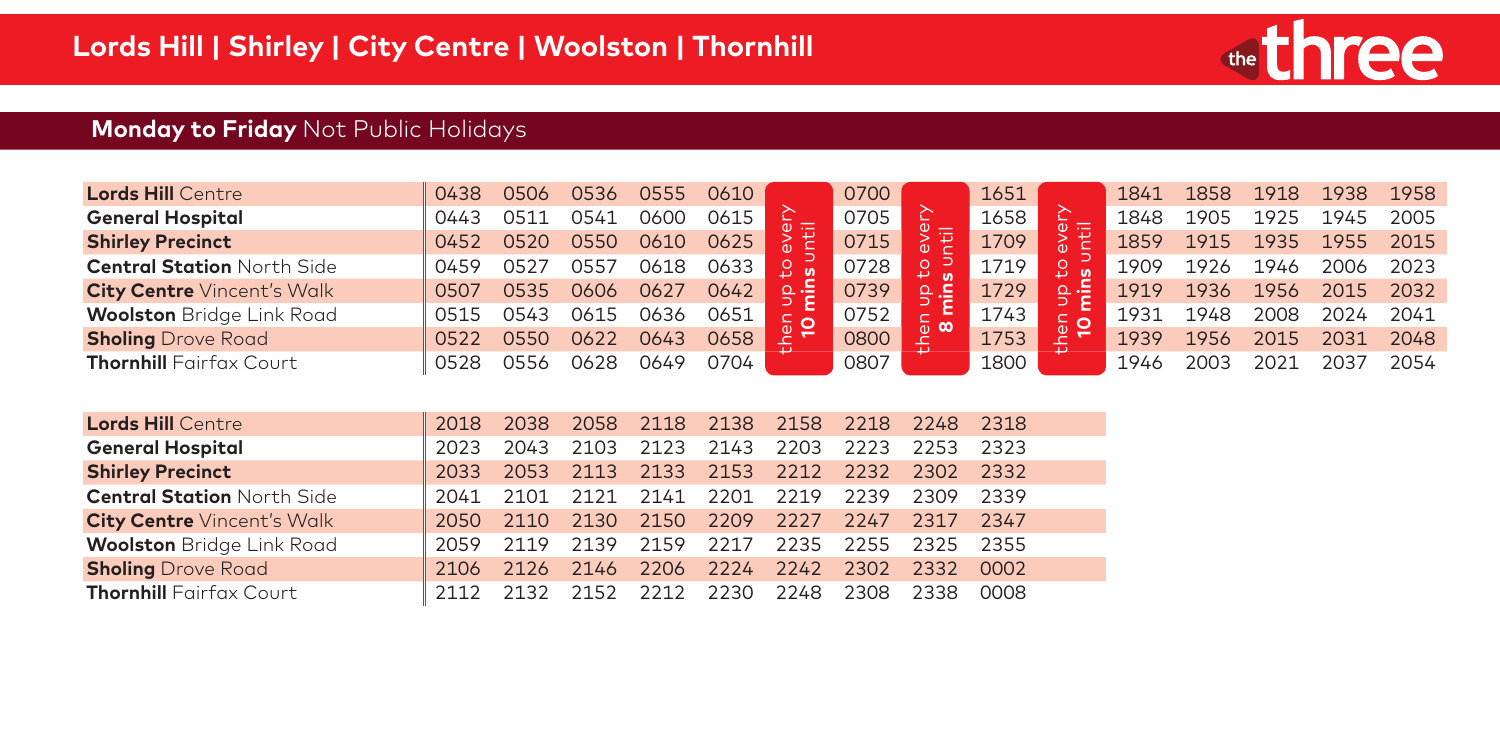

#### **Monday to Friday** Not Public Holidays

| <b>Thornhill Fairfax Court</b>                                                                                                                | 0433 | 0503 | 0535 | 0604 |                | 0704 |                                    | 1720 |                               | 1813 | 1826 | 1841 | 1856 | 1916 | 1936 |
|-----------------------------------------------------------------------------------------------------------------------------------------------|------|------|------|------|----------------|------|------------------------------------|------|-------------------------------|------|------|------|------|------|------|
| <b>Sholing</b> Drove Road                                                                                                                     | 0440 | 0510 | 0542 | 0611 | ≿              | 0711 | 준                                  | 1729 | 슨                             | 1822 | 1835 | 1850 | 1905 | 1924 | 1944 |
| <b>Woolston</b> Bridge Link Road                                                                                                              | 0447 | 0517 | 0549 | 0619 | 同<br>(I)       | 0725 | $\zeta$<br>量<br>c                  | 1738 | 同<br>$\omega$<br>⋝<br>Ōυ      | 1831 | 1844 | 1859 | 1913 | 1932 | 1952 |
| <b>City Centre Vincent's Walk</b>                                                                                                             | 0457 | 0527 | 0559 | 0630 | $\circ$<br>ທ   | 0742 | Φ<br>∍<br>$\circ$                  | 1753 | Ō<br><b>S</b>                 | 1846 | 1859 | 1914 | 1928 | 1947 | 2007 |
| <b>Central Station North Side</b>                                                                                                             | 0503 | 0533 | 0605 | 0636 | lg<br>$\Omega$ | 0751 | ₽<br>$\mathbf{u}$<br>c<br>$\Omega$ | 1802 | Ū.<br>⊇. ے                    | 1855 | 1908 | 1923 | 1937 | 1956 | 2013 |
| <b>Shirley Precinct</b>                                                                                                                       | 0511 | 0541 | 0614 | 0645 | ε<br>⊃         | 0801 | C.<br>c                            | 1813 | ⊃<br>$\overline{\phantom{0}}$ | 1906 | 1918 | 1933 | 1947 | 2006 | 2022 |
| <b>General Hospital</b>                                                                                                                       | 0518 | 0548 | 0622 | 0653 |                | 0811 | $\omega$ $\omega$<br>₽             | 1824 | then<br>10                    | 1916 | 1928 | 1943 | 1957 | 2014 | 2030 |
| <b>Lords Hill Centre</b>                                                                                                                      | 0523 | 0553 | 0628 | 0659 |                | 0817 |                                    | 1830 |                               | 1922 | 1934 | 1949 | 2003 | 2020 | 2036 |
|                                                                                                                                               |      |      |      |      |                |      |                                    |      |                               |      |      |      |      |      |      |
| <b>Thornhill Fairfax Court</b>                                                                                                                | 1956 | 2016 | 2036 | 2056 | 2116           | 2136 | 2156                               | 2226 | 2256                          | 2321 |      |      |      |      |      |
| <b>Sholing</b> Drove Road                                                                                                                     | 2004 | 2023 | 2043 | 2103 | 2123           | 2143 | 2203                               | 2233 | 2303                          | 2328 |      |      |      |      |      |
| <b>Woolston</b> Bridge Link Road                                                                                                              | 2012 | 2031 | 2051 | 2111 | 2131           | 2151 | 2210                               | 2240 | 2310                          | 2335 |      |      |      |      |      |
| <b>City Centre</b> Vincent's Walk                                                                                                             | 2023 | 2042 | 2102 | 2122 | 2142           | 2202 | 2220                               | 2250 | 2320                          | 2345 |      |      |      |      |      |
| <b>Central Station North Side</b>                                                                                                             | 2029 | 2048 | 2108 | 2128 | 2148           | 2208 | 2226                               | 2256 | 2326                          | 2351 |      |      |      |      |      |
| <b>Shirley Precinct</b>                                                                                                                       | 2038 | 2057 | 2117 | 2137 | 2157           | 2216 | 2234                               | 2304 | 2334                          | 2359 |      |      |      |      |      |
| <b>General Hospital</b>                                                                                                                       | 2046 | 2105 | 2125 | 2145 | 2205           | 2223 | 2241                               | 2311 | 2341                          | 0006 |      |      |      |      |      |
| <b>Lords Hill Centre</b>                                                                                                                      | 2052 | 2111 | 2131 | 2151 | 2210           | 2228 | 2246                               | 2316 | 2346                          | 0011 |      |      |      |      |      |
|                                                                                                                                               |      |      |      |      |                |      |                                    |      |                               |      |      |      |      |      |      |
|                                                                                                                                               |      |      |      |      |                |      |                                    |      |                               |      |      |      |      |      |      |
| Departures from Sholing Drove Road (on schooldays) between about 0720 and 0908 will divert via St Anne's Road, Obelisk Road and Victoria Road |      |      |      |      |                |      |                                    |      |                               |      |      |      |      |      |      |
| and will not serve Portsmouth Road on the approach to Itchen Bridge.                                                                          |      |      |      |      |                |      |                                    |      |                               |      |      |      |      |      |      |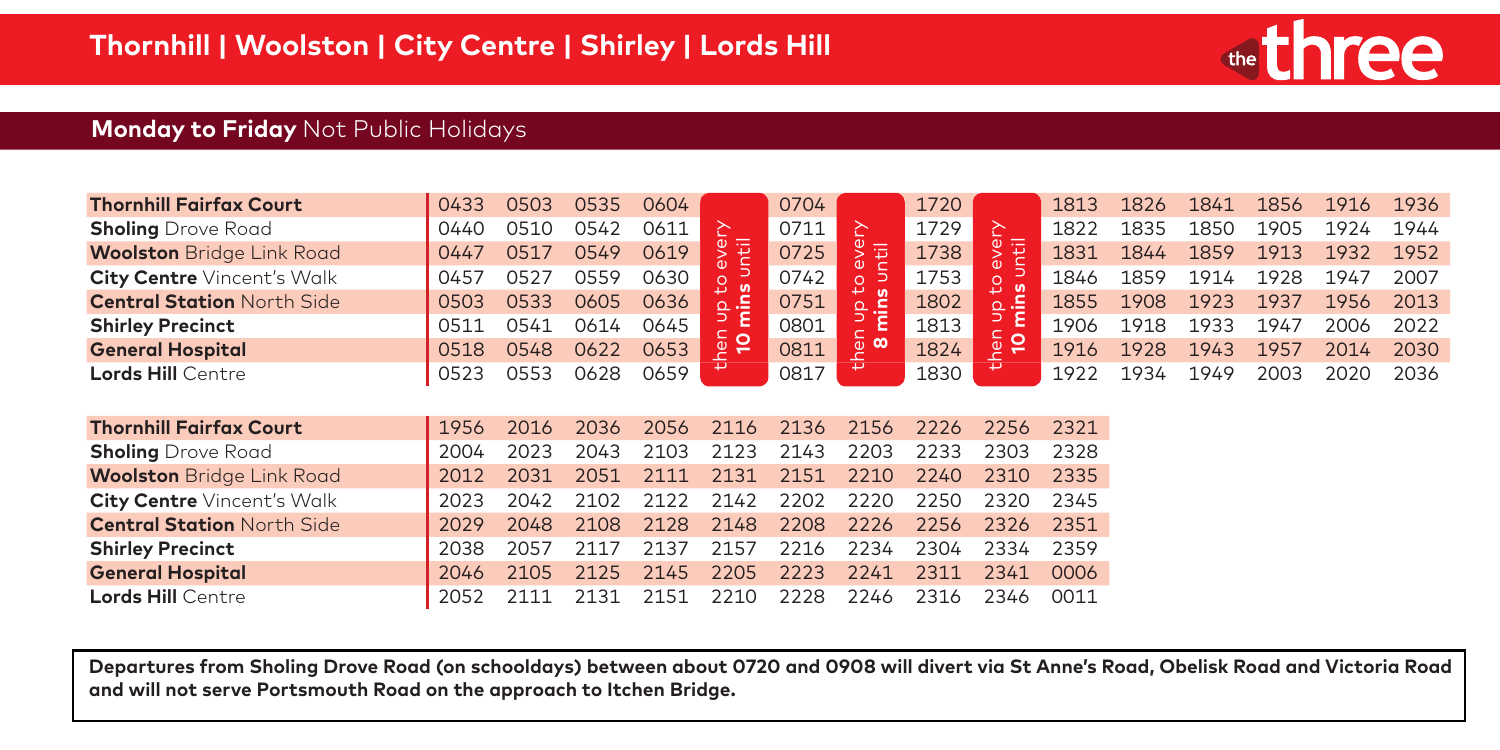

| <b>Lords Hill Centre</b>          | 0500  | 0541  | 0601  | 0621 | 0638  | 0653 | 0708 | 0723 | 0738 | 0753 | 0805 | 0817 | 0829 | 0841        | 0853 |
|-----------------------------------|-------|-------|-------|------|-------|------|------|------|------|------|------|------|------|-------------|------|
| <b>General Hospital</b>           | 0505  | 0546  | 0606  | 0626 | 0643  | 0658 | 0713 | 0728 | 0743 | 0758 | 0810 | 0822 | 0834 | 0846        | 0858 |
| <b>Shirley Precinct</b>           | 0514  | 0555  | 0616  | 0636 | 0653  | 0708 | 0723 | 0738 | 0753 | 0808 | 0820 | 0832 | 0844 | 0856        | 0908 |
| <b>Central Station North Side</b> | 0521  | 0602  | 0624  | 0644 | 0701  | 0716 | 0731 | 0746 | 0801 | 0816 | 0828 | 0840 | 0852 | 0904        | 0919 |
| <b>City Centre Vincent's Walk</b> | 0529  | 0611  | 0633  | 0653 | 0710  | 0725 | 0740 | 0755 | 0810 | 0825 | 0837 | 0849 | 0901 | 0914        | 0929 |
| <b>Woolston</b> Bridge Link Road  | 0537  | 0620  | 0642  | 0702 | 0719  | 0734 | 0749 | 0804 | 0819 | 0834 | 0846 | 0858 | 0913 | 0926        | 0941 |
| <b>Sholing</b> Drove Road         | 0544  | 0627  | 0649  | 0709 | 0726  | 0741 | 0756 | 0811 | 0826 | 0841 | 0853 | 0905 | 0921 | <b>0934</b> | 0949 |
| <b>Thornhill Fairfax Court</b>    | 0550. | 7633. | 0655. | 0715 | ุก732 | 0747 | 0802 | 0817 | 0832 | 0847 | 0859 | N912 | 7928 | 0941        | 0956 |
|                                   |       |       |       |      |       |      |      |      |      |      |      |      |      |             |      |

| <b>Lords Hill Centre</b>          |             | 03 | 13 | 23 | 33 | 43 | 53 |   | 1713 | 1725 | 1737  | 1749 | 1801 | 1818 | 1838 |
|-----------------------------------|-------------|----|----|----|----|----|----|---|------|------|-------|------|------|------|------|
| <b>General Hospital</b>           | ∼           | 10 | 20 | 30 | 40 | 50 | 00 |   | '720 | 732  | ' 744 | 756  | 1808 | 1825 | 1843 |
| <b>Shirley Precinct</b>           | $rac{5}{6}$ | 20 | 30 | 40 | 50 | ΩO | 10 |   | 1730 | 1742 | 1754  | 1806 | 1818 | 1835 | 1853 |
| <b>Central Station North Side</b> | ு<br>2      | 31 | 41 | 51 | 01 |    |    | 击 | 741  | 1753 | 1805  | 1817 | 1829 | 1843 | 1901 |
| <b>City Centre Vincent's Walk</b> | । ਦਾ ਬ      | 41 | 51 | 01 | 11 |    | 31 |   | L751 | 1803 | 1815  | 1827 | 1839 | 1852 | 1910 |
| <b>Woolston</b> Bridge Link Road  | ္မ <b>၁</b> | 53 | 03 | 13 | 23 | 33 | 43 |   | 1803 | 1815 | 1827  | 1839 | 1848 | 1901 | 1919 |
| <b>Sholing</b> Drove Road         | 圡           | 01 |    | 21 | 31 | 41 | 51 |   | 1811 | 1823 | 1835  | 1846 | 1855 | 1908 | 1926 |
| <b>Thornhill</b> Fairfax Court    |             | 08 | 18 | 28 | 38 | 48 | 58 |   | 1818 | 1830 | 1841  | 1852 | 901  | 191  | 1932 |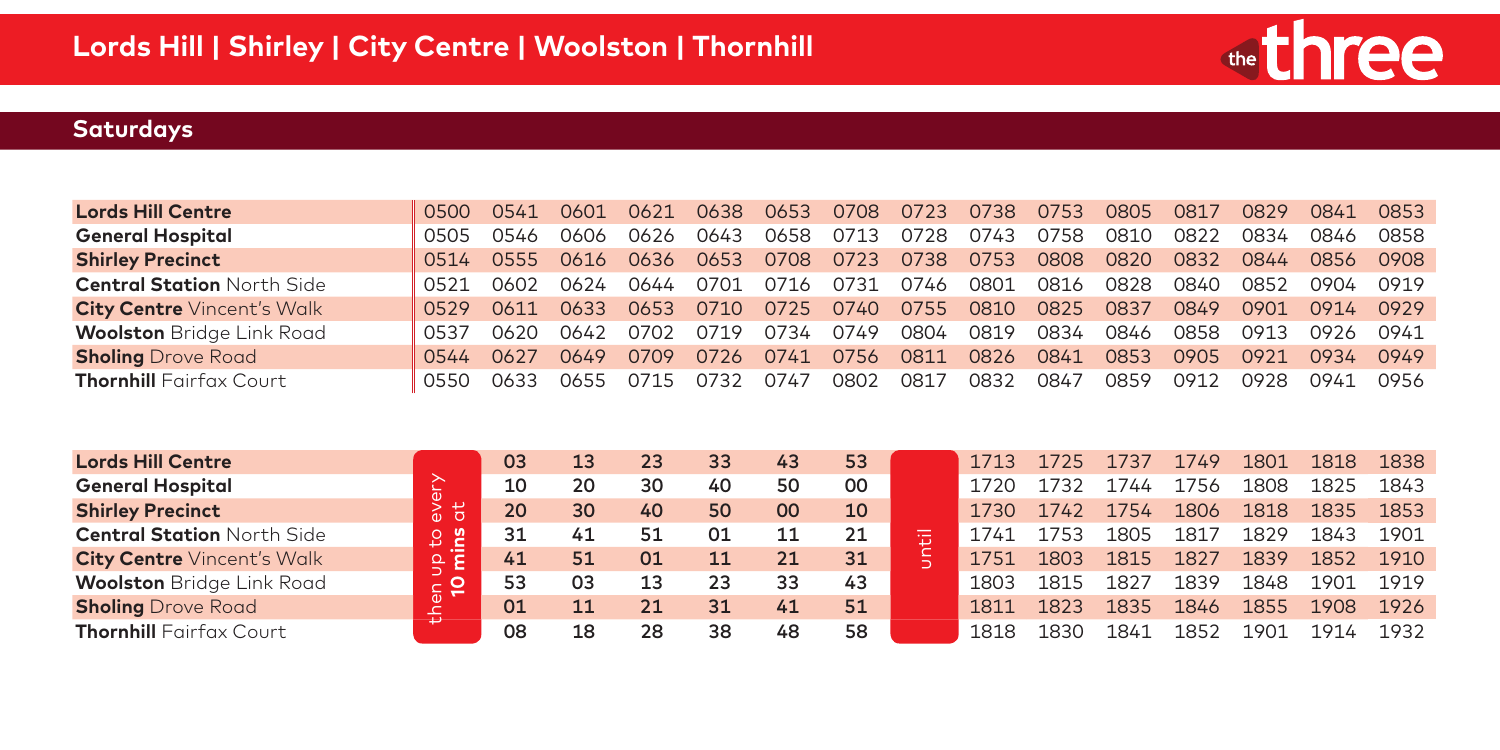

| <b>Lords Hill Centre</b>          |      | 1858 1918 1938 |      | 1958   | 2018   |      |                          |      |      |      | 2038 2058 2118 2138 2158 2218 2248 2318      |      |      |
|-----------------------------------|------|----------------|------|--------|--------|------|--------------------------|------|------|------|----------------------------------------------|------|------|
| <b>General Hospital</b>           | 1903 | 1923           | 1943 | 2003   | 2023   |      | 2043 2103 2123 2143 2203 |      |      |      | 2223 2253 2323                               |      |      |
| <b>Shirley Precinct</b>           | 1913 | 1933 1953      |      | 2013   |        |      |                          |      |      |      | 2033 2053 2113 2133 2153 2212 2232 2302 2332 |      |      |
| <b>Central Station North Side</b> | 1921 | 1941           | 2001 | 2021   | 2041   |      | 2101 2121 2141 2201      |      |      | 2219 | 2239                                         | 2309 | 2339 |
| <b>City Centre Vincent's Walk</b> |      | 1930 1950 2010 |      | - 2030 | - 2050 |      | 2110 2130 2150           |      | 2209 |      | 2227 2247 2317 2347                          |      |      |
| <b>Woolston</b> Bridge Link Road  | 1939 | 1959           | 2019 | 2039   | 2059   |      |                          |      |      |      | 2119 2139 2159 2217 2235 2255 2325 2355      |      |      |
| <b>Sholing</b> Drove Road         |      | 1946 2006      | 2026 | 2046   |        |      |                          |      |      |      | 2106 2126 2146 2206 2224 2242 2302 2332      |      | 0002 |
| <b>Thornhill</b> Fairfax Court    | 1952 | 2012           | 2032 | 2052   | 2112   | 2132 | 2152                     | 2212 | 2230 | 2248 | 2308                                         | 2338 | 0008 |



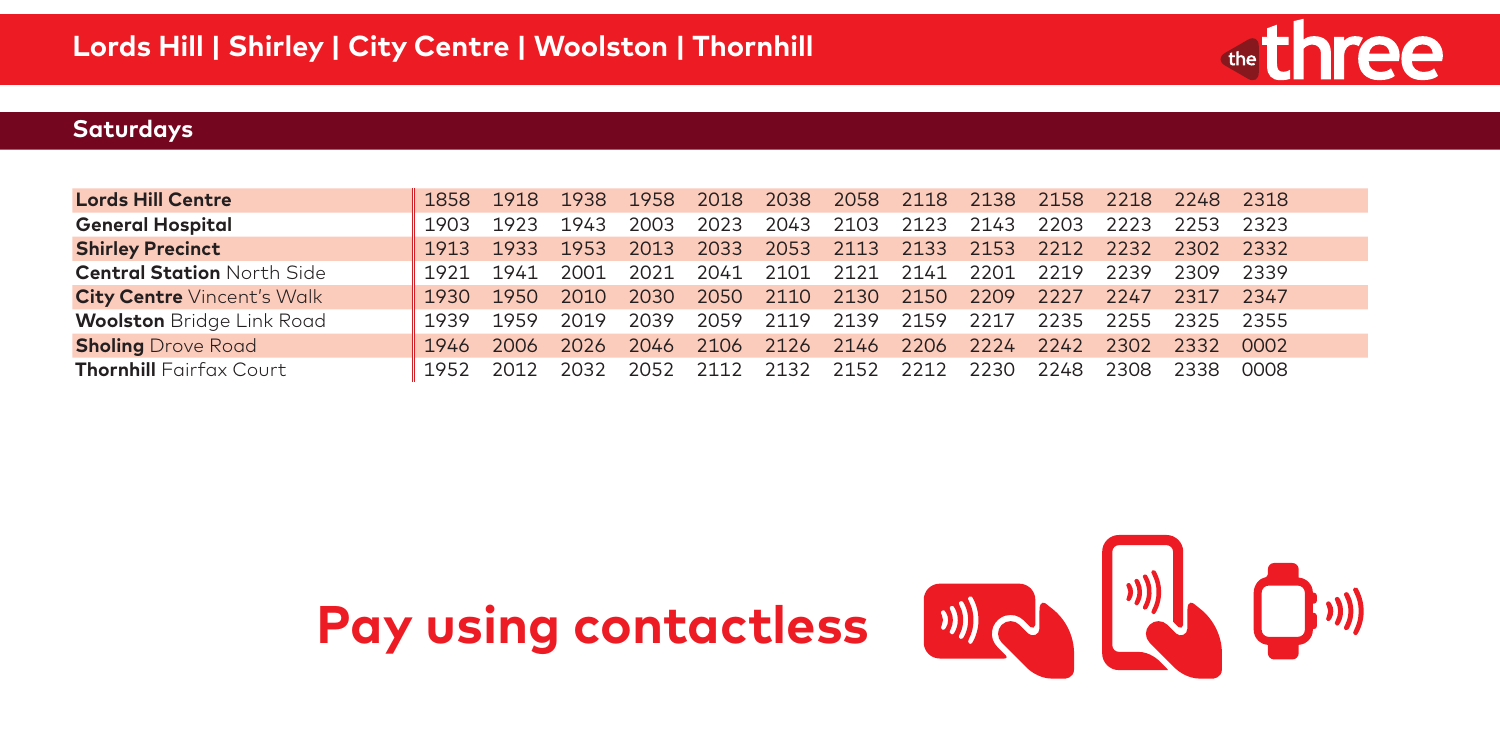

| <b>Thornhill Fairfax Court</b><br>0554 0617<br>0824<br>0836<br>0505 0535<br>0637<br>0812<br>0900<br>0712<br>0727<br>0742<br>0848<br>0757<br>0657<br><b>Sholing</b> Drove Road<br>0624<br>0734<br>0749<br>0819<br>0831<br>0843<br>0542<br>0644<br>0704<br>0719<br>0804<br>0855<br>0908<br>0601<br>0512<br><b>Woolston</b> Bridge Link Road<br>0742<br>0632<br>0652<br>0712<br>0727<br>0757<br>0812<br>0827<br>0839<br>0549<br>0851<br>0519<br>0609<br>0903<br>0916<br><b>City Centre Vincent's Walk</b><br>0723<br>0738<br>0853<br>0808<br>0823<br>0838<br>0850<br>0559<br>0703<br>0902<br>0620<br>0643<br>0918<br>0931<br>0529<br><b>Central Station North Side</b><br>0759<br>0829<br>0744<br>0814<br>0844<br>0856<br>0709<br>0729<br>0911<br>0535<br>0605<br>0626<br>0649<br>0940<br>0927<br>0823<br>0738<br>0753<br>0808<br><b>Shirley Precinct</b><br>0658<br>0718<br>0838<br>0853<br>0635<br>0905<br>0921<br>0937<br>0614<br>0543<br><b>General Hospital</b><br>0831<br>0622<br>0801<br>0816<br>0846<br>0901<br>0706<br>0726<br>0915<br>0931<br>0746<br>0947<br>1000<br>0643<br>0550<br><b>Lords Hill Centre</b><br>0822<br>0837<br>0852<br>0628<br>0752<br>0807<br>በ921<br>0712<br>0732<br>0907<br>N937<br>1006<br>0953<br>0649<br>0555 |  |  |  |  |  |  |  |      |
|-----------------------------------------------------------------------------------------------------------------------------------------------------------------------------------------------------------------------------------------------------------------------------------------------------------------------------------------------------------------------------------------------------------------------------------------------------------------------------------------------------------------------------------------------------------------------------------------------------------------------------------------------------------------------------------------------------------------------------------------------------------------------------------------------------------------------------------------------------------------------------------------------------------------------------------------------------------------------------------------------------------------------------------------------------------------------------------------------------------------------------------------------------------------------------------------------------------------------------------------------|--|--|--|--|--|--|--|------|
|                                                                                                                                                                                                                                                                                                                                                                                                                                                                                                                                                                                                                                                                                                                                                                                                                                                                                                                                                                                                                                                                                                                                                                                                                                               |  |  |  |  |  |  |  |      |
|                                                                                                                                                                                                                                                                                                                                                                                                                                                                                                                                                                                                                                                                                                                                                                                                                                                                                                                                                                                                                                                                                                                                                                                                                                               |  |  |  |  |  |  |  |      |
|                                                                                                                                                                                                                                                                                                                                                                                                                                                                                                                                                                                                                                                                                                                                                                                                                                                                                                                                                                                                                                                                                                                                                                                                                                               |  |  |  |  |  |  |  |      |
|                                                                                                                                                                                                                                                                                                                                                                                                                                                                                                                                                                                                                                                                                                                                                                                                                                                                                                                                                                                                                                                                                                                                                                                                                                               |  |  |  |  |  |  |  |      |
|                                                                                                                                                                                                                                                                                                                                                                                                                                                                                                                                                                                                                                                                                                                                                                                                                                                                                                                                                                                                                                                                                                                                                                                                                                               |  |  |  |  |  |  |  |      |
|                                                                                                                                                                                                                                                                                                                                                                                                                                                                                                                                                                                                                                                                                                                                                                                                                                                                                                                                                                                                                                                                                                                                                                                                                                               |  |  |  |  |  |  |  | 0950 |
|                                                                                                                                                                                                                                                                                                                                                                                                                                                                                                                                                                                                                                                                                                                                                                                                                                                                                                                                                                                                                                                                                                                                                                                                                                               |  |  |  |  |  |  |  |      |
|                                                                                                                                                                                                                                                                                                                                                                                                                                                                                                                                                                                                                                                                                                                                                                                                                                                                                                                                                                                                                                                                                                                                                                                                                                               |  |  |  |  |  |  |  |      |

| <b>Thornhill Fairfax Court</b>    |                                           | 10 | 20 | 30 | 40 | 50 | 00 |     | 1720 | 1732 |
|-----------------------------------|-------------------------------------------|----|----|----|----|----|----|-----|------|------|
| <b>Sholing</b> Drove Road         |                                           | 18 | 28 | 38 | 48 | 58 | 08 |     | 1728 | 1740 |
| <b>Woolston</b> Bridge Link Road  | every<br>$\overline{a}$                   | 26 | 36 | 46 | 56 | 06 | 16 |     | 1736 | 1748 |
| <b>City Centre Vincent's Walk</b> | Let us<br>β                               | 41 | 51 | 01 | 11 | 21 | 31 | 蜀   | 1751 | 1803 |
| <b>Central Station North Side</b> | $\blacksquare$<br>$\frac{\Omega}{\Omega}$ | 50 | 00 | 10 | 20 | 30 | 40 | ls, | 1800 | 1812 |
| <b>Shirley Precinct</b>           | ⊵                                         | 00 | 10 | 20 | 30 | 40 | 50 |     | 1810 | 1822 |
| <b>General Hospital</b>           | then                                      | 10 | 20 | 30 | 40 | 50 | 00 |     | 1820 | 1832 |
| <b>Lords Hill Centre</b>          |                                           | 16 | 26 | 36 | 46 | 56 | 06 |     | 1826 | 1838 |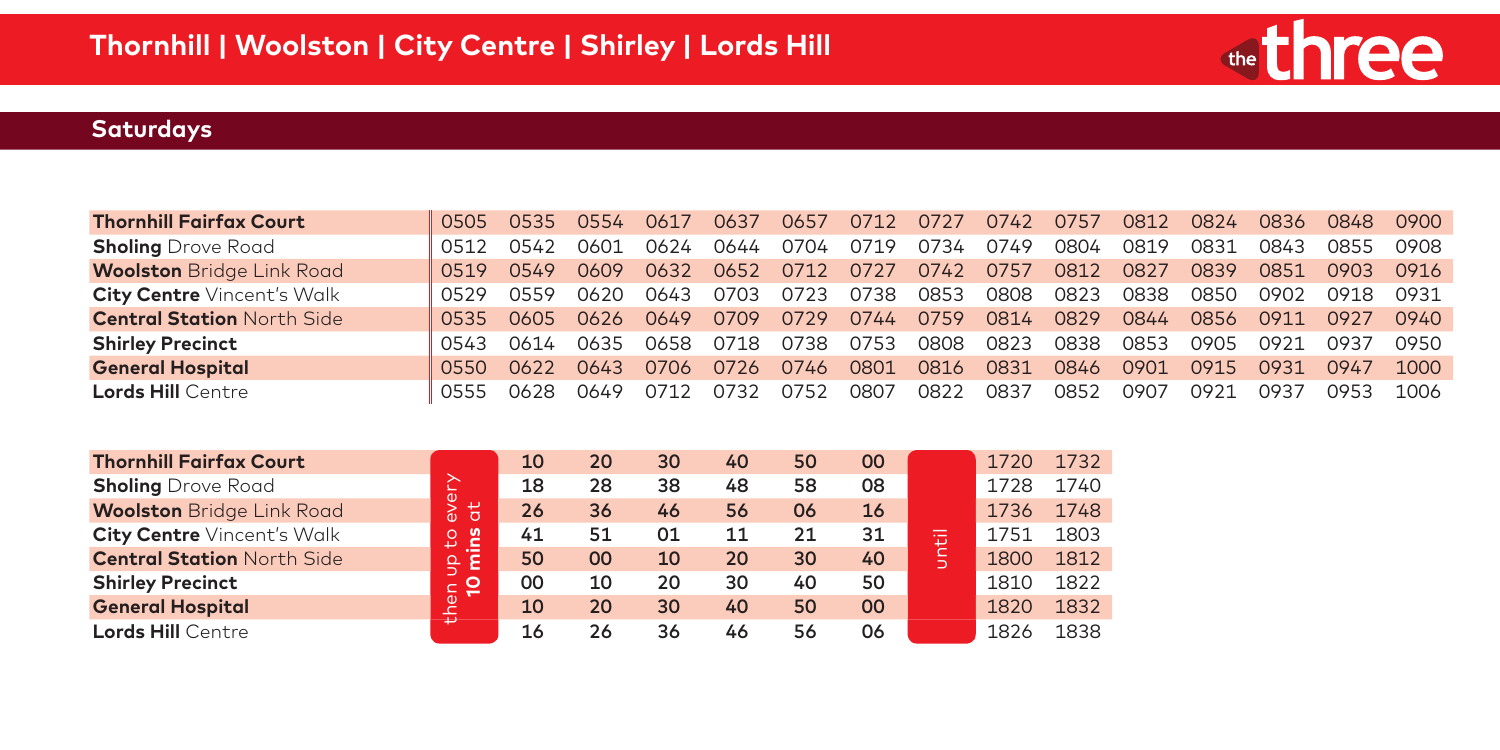

| 1752 | 1804 | 1816      | 1831              | 1845      |                                                               |                      |      |      |      |                                     | 2103         |      |                               |                                                                                                                                                                                                                                                                        |
|------|------|-----------|-------------------|-----------|---------------------------------------------------------------|----------------------|------|------|------|-------------------------------------|--------------|------|-------------------------------|------------------------------------------------------------------------------------------------------------------------------------------------------------------------------------------------------------------------------------------------------------------------|
| 1800 |      |           |                   |           |                                                               |                      |      |      |      |                                     |              |      |                               |                                                                                                                                                                                                                                                                        |
|      |      | 1839      | 1850              |           |                                                               |                      |      |      |      |                                     |              |      |                               |                                                                                                                                                                                                                                                                        |
| 1824 |      |           |                   |           |                                                               |                      |      |      |      |                                     |              |      |                               |                                                                                                                                                                                                                                                                        |
| 1834 |      |           |                   |           | 1937                                                          | 1957                 |      | 2037 |      |                                     | 2137         | 2157 |                               | - 2234                                                                                                                                                                                                                                                                 |
| 1842 | 1853 |           | 1913              |           |                                                               |                      |      |      |      |                                     |              |      |                               | 2241                                                                                                                                                                                                                                                                   |
| 1848 | 1859 | 1908      | 1919              | 1933      | 1951                                                          | 2011                 | 2031 | 2051 |      | 2131                                | 2151         | 2210 | 2228                          | 2246                                                                                                                                                                                                                                                                   |
|      |      | 1815 1827 | 1812 1824<br>1902 | 1845 1854 | 1839 1853<br>1904<br>1836 1845 1856 1910<br>1905 1919<br>1927 | 1903<br>1911<br>1945 | 2005 |      | 2017 | 1923 1943 2003 2023<br>2057<br>2111 | 2043<br>2117 |      | 1931 1951 2011 2031 2051 2111 | 1744 1756 1808 1823 1838 1856 1916 1936 1956 2016 2036 2056 2116 2136 2356<br>2123 2143 2203<br>2131 2151 2210<br>1922 1942 2002 2022 2042 2102 2122 2142 2202 2220<br>1928 1948 2008 2028 2048 2108 2128 2148 2208 2226<br>2216<br>2025 2045 2105 2125 2145 2205 2223 |

| <b>Thornhill Fairfax Court</b>    |      | 2226 2256 2321 |        |
|-----------------------------------|------|----------------|--------|
| <b>Sholing</b> Drove Road         |      | 2233 2303 2328 |        |
| <b>Woolston</b> Bridge Link Road  |      | 2240 2310 2335 |        |
| <b>City Centre Vincent's Walk</b> |      | 2250 2320      | - 2345 |
| <b>Central Station North Side</b> |      | 2256 2326 2351 |        |
| <b>Shirley Precinct</b>           |      | 2304 2334 2359 |        |
| <b>General Hospital</b>           |      | 2311 2341 0006 |        |
| <b>Lords Hill Centre</b>          | 2316 | 2346           |        |

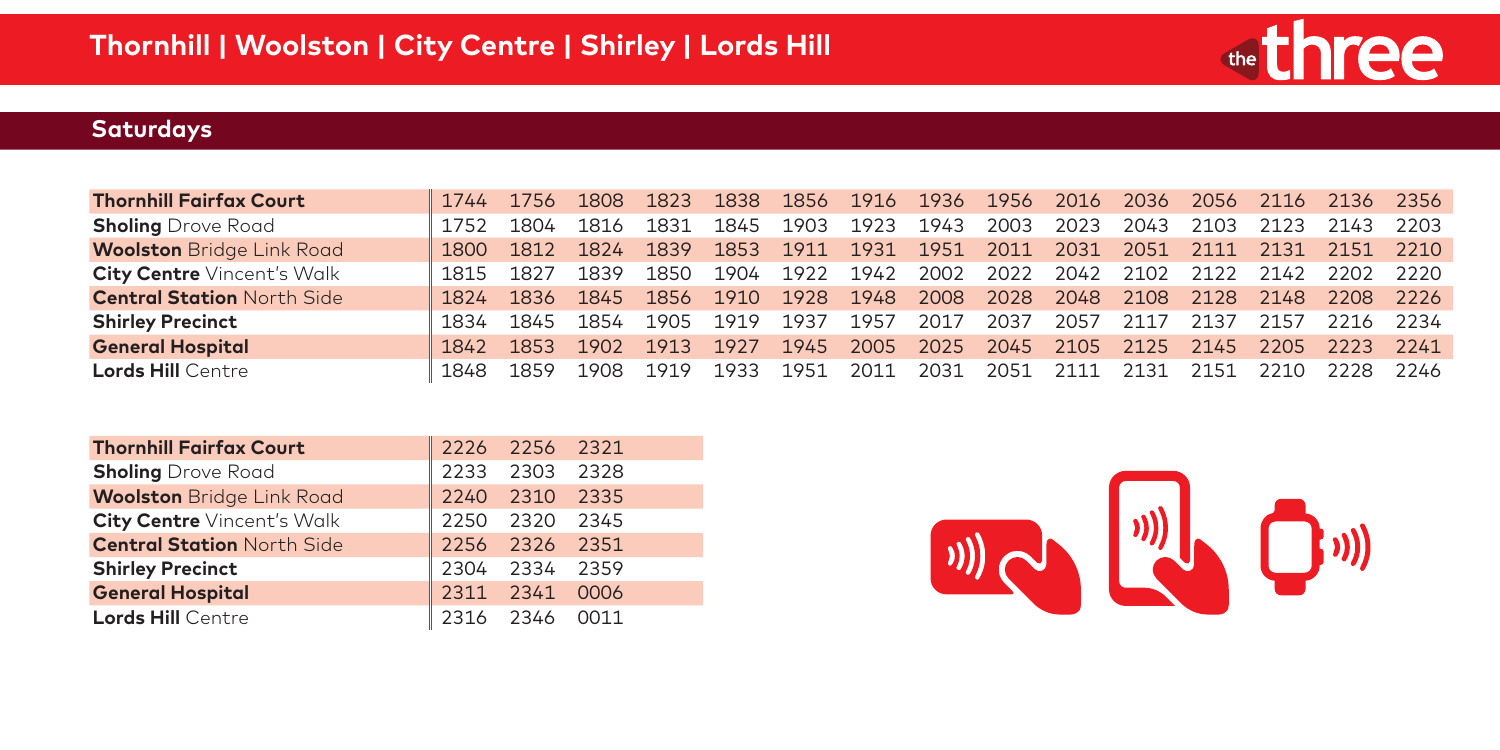

# **Sundays** and Public Holidays

|      |      | 0804 | 0834 | 0904 | 0934 | 0954 | 1014 |      | 1038 |     | 50 | 02 | 14 | 26 |
|------|------|------|------|------|------|------|------|------|------|-----|----|----|----|----|
|      | 0739 | 0809 | 0839 | 0909 | 0939 | 0959 | 1021 |      | 1045 |     | 57 | 09 |    | 33 |
|      | 0749 | 0819 | 0849 | 0919 | 0949 | 1009 | 1031 | 1043 | 1055 | 공 뷰 | 07 | 19 | 31 | 43 |
|      | 0757 | 0827 | 0857 | 0927 | 0957 | 1020 | 1042 | 1054 | 1106 | 99  | 18 | 30 | 42 | 54 |
| 0736 | 0806 | 0836 | 0906 | 0936 | 1006 | 1030 | 1052 | 1104 |      |     | 28 | 40 | 52 | 04 |
| 0744 | 0814 | 0844 | 0914 | 0944 | 1018 | 1042 | 1104 |      |      |     | 40 | 52 | 04 | 16 |
| 0751 | 0821 | 0851 | 0921 | 0951 | 1026 | 1050 |      |      |      |     | 48 | 00 | 12 | 24 |
|      | าควร | 0857 | 092. | N957 | 1033 |      |      |      | 143  |     | 55 | 07 | 19 | 31 |
|      |      |      |      |      |      |      |      |      |      |     |    |    |    |    |

| <b>General Hospital</b>           | 0709 | 0739  | 0809 | 0839 | 0909 | 0939 | 0959 | 1021 | 1033 | 1045 |               | 57   | 09   | 21   | 33   |
|-----------------------------------|------|-------|------|------|------|------|------|------|------|------|---------------|------|------|------|------|
| <b>Shirley Precinct</b>           | 0719 | 0749  | 0819 | 0849 | 0919 | 0949 | 1009 | 1031 | 1043 | 1055 | $\frac{5}{6}$ | 07   | 19   | 31   | 43   |
| <b>Central Station North Side</b> | 0727 | 0757  | 0827 | 0857 | 0927 | 0957 | 1020 | 1042 | 1054 | 1106 | ួ ខ្ន         | 18   | 30   | 42   | 54   |
| <b>City Centre Vincent's Walk</b> | 0736 | 0806  | 0836 | 0906 | 0936 | 1006 | 1030 | 1052 | 1104 | 1116 | 鸟<br>e        | 28   | 40   | 52   | 04   |
| <b>Woolston</b> Bridge Link Road  | 0744 | 0814  | 0844 | 0914 | 0944 | 1018 | 1042 | 1104 | 1116 | 1128 |               | 40   | 52   | 04   | 16   |
| <b>Sholing</b> Drove Road         | 0751 | 0821  | 0851 | 0921 | 0951 | 1026 | 1050 | 1112 | 1124 | 1136 |               | 48   | 00   | 12   | 24   |
| <b>Thornhill</b> Fairfax Court    | 0757 | 0827  | 0857 | 0927 | 0957 | 1033 | 1057 | 1119 | 1131 | 1143 |               | 55   | 07   | 19   | 31   |
|                                   |      |       |      |      |      |      |      |      |      |      |               |      |      |      |      |
|                                   |      |       |      |      |      |      |      |      |      |      |               |      |      |      |      |
| <b>Lords Hill Centre</b>          | 38   |       | 1650 | 1705 | 1720 | 1735 | 1750 | 1820 | 1850 | 1920 | 1950          | 2020 | 2120 | 2220 | 2320 |
| <b>General Hospital</b>           | 45   |       | 1657 | 1712 | 1727 | 1742 | 1757 | 1825 | 1855 | 1925 | 1955          | 2025 | 2125 | 2225 | 2325 |
| <b>Shirley Precinct</b>           | 55   |       | 1707 | 1722 | 1737 | 1752 | 1807 | 1835 | 1905 | 1935 | 2005          | 2035 | 2135 | 2235 | 2335 |
| <b>Central Station North Side</b> | 06   |       | 1718 | 1733 | 1748 | 1803 | 1815 | 1843 | 1913 | 1943 | 2013          | 2043 | 2143 | 2243 | 2343 |
| <b>City Centre Vincent's Walk</b> | 16   | until | 1728 | 1743 | 1758 | 1812 | 1824 | 1852 | 1922 | 1952 | 2022          | 2052 | 2152 | 2252 | 2352 |
| <b>Woolston</b> Bridge Link Road  | 28   |       | 1740 | 1755 | 1810 | 1820 | 1832 | 1900 | 1930 | 2000 | 2030          | 2100 | 2200 | 2300 | 2400 |
| <b>Sholing</b> Drove Road         | 36   |       | 1748 | 1803 | 1817 | 1827 | 1839 | 1907 | 1937 | 2007 | 2037          | 2107 | 2207 | 2307 | 0007 |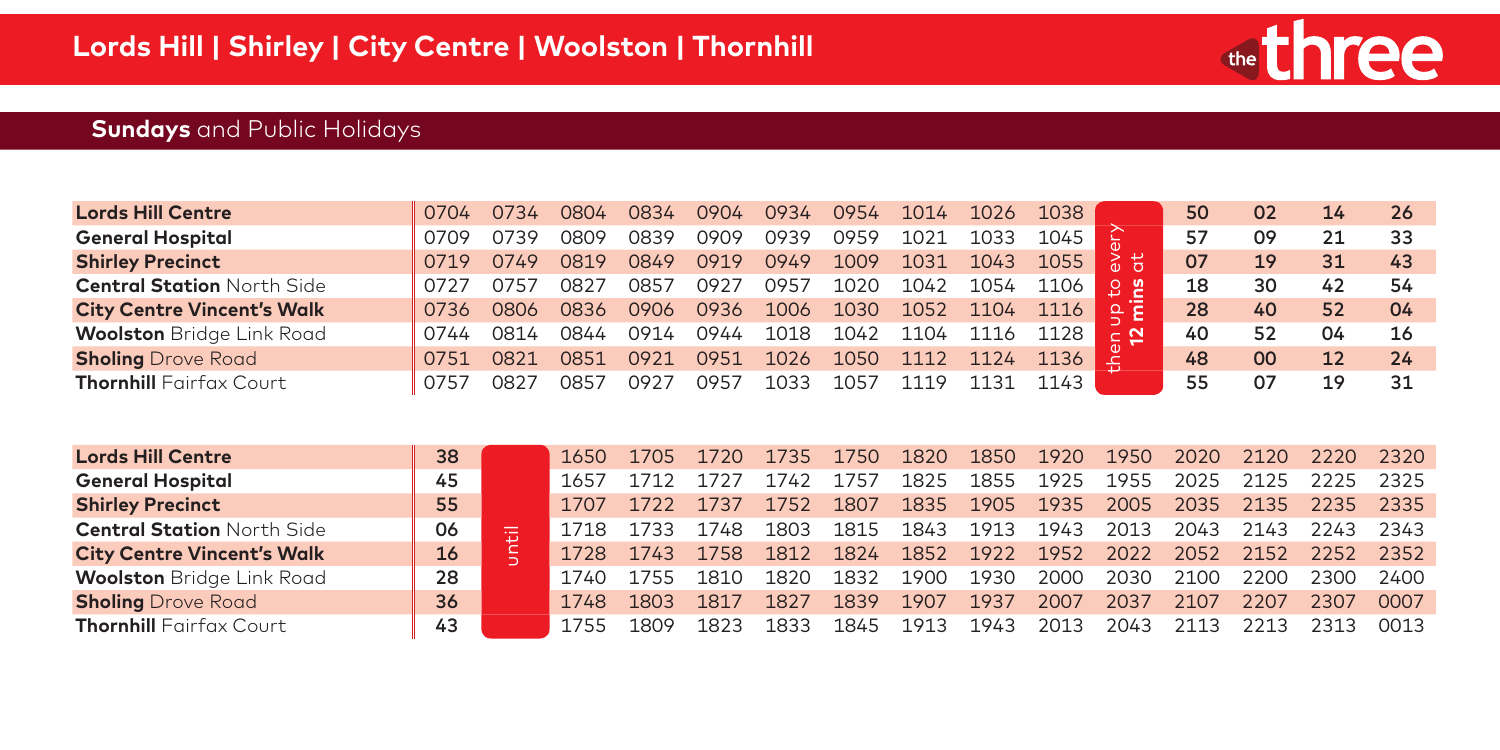

# **Sundays** and Public Holidays

| <b>Thornhill Fairfax Court</b>    | 0704 | 0734 | 0804 | 0834 | 0904 | 0924 | 0944 | 1001 |                            | 13 | 25 | 37 | 49 | 01 |                                    |
|-----------------------------------|------|------|------|------|------|------|------|------|----------------------------|----|----|----|----|----|------------------------------------|
| <b>Sholing</b> Drove Road         |      | 0741 | 0811 | 0841 | 0911 | 0931 | 0951 | 1009 |                            | 21 | 33 | 45 |    | 09 |                                    |
| <b>Woolston</b> Bridge Link Road  | 0719 | 0749 | 0819 | 0849 | 0919 | 0939 | 0959 | 1017 | $\overline{c}$             | 29 | 41 | 53 | 05 |    |                                    |
| <b>City Centre</b> Vincent's Walk | 0730 | 0800 | 0830 | 0900 | 0930 | 0950 | 1010 | 1032 | ற                          | 44 | 56 | 08 | 20 |    | $\overline{\phantom{a}}$<br>$\sim$ |
| <b>Central Station North Side</b> | 0736 | 0806 | 0836 | 0906 | 0936 | 0956 | 1019 | 1041 | ≏ ≏                        | 53 | 05 |    | 29 | 41 |                                    |
| <b>Shirley Precinct</b>           | 0745 | 0815 | 0845 | 0915 | 0945 | 1005 | 1029 | 1051 | א ⊂<br>$\subset$ $\bullet$ | 03 | 15 |    | 39 | 51 |                                    |
| <b>General Hospital</b>           | 0752 | 0822 | 0852 | 0922 | 0952 | 1015 | 1039 | 1101 | $\omega$ $\sim$            | 13 | 25 | 37 | 49 | 01 |                                    |
| <b>Lords Hill Centre</b>          | 0758 | 0828 | า858 | 0928 | 2958 | 102  |      | 1107 |                            | 19 |    | 43 |    | 07 |                                    |

| <b>Sholing</b> Drove Road         | 0711 | 0741 | 0811 | 0841 | 0911 | 0931 | 0951 | 1009 |                            | 21   | 33   | 45   | 57   | 09   |      |
|-----------------------------------|------|------|------|------|------|------|------|------|----------------------------|------|------|------|------|------|------|
| <b>Woolston</b> Bridge Link Road  | 0719 | 0749 | 0819 | 0849 | 0919 | 0939 | 0959 | 1017 | $\ddot{\sigma}$<br>⋝<br>'n | 29   | 41   | 53   | 05   | 17   |      |
| <b>City Centre Vincent's Walk</b> | 0730 | 0800 | 0830 | 0900 | 0930 | 0950 | 1010 | 1032 | 2<br>£.                    | 44   | 56   | 08   | 20   | 32   | 节    |
| <b>Central Station North Side</b> | 0736 | 0806 | 0836 | 0906 | 0936 | 0956 | 1019 | 1041 | ൨                          | 53   | 05   | 17   | 29   | 41   |      |
| <b>Shirley Precinct</b>           | 0745 | 0815 | 0845 | 0915 | 0945 | 1005 | 1029 | 1051 | ∍ ๙<br>$\subset$ $\circ$   | 03   | 15   | 27   | 39   | 51   |      |
| <b>General Hospital</b>           | 0752 | 0822 | 0852 | 0922 | 0952 | 1015 | 1039 | 1101 | $2^{\circ}$                | 13   | 25   | 37   | 49   | 01   |      |
| <b>Lords Hill Centre</b>          | 0758 | 0828 | 0858 | 0928 | 0958 | 1021 | 1045 | 1107 |                            | 19   | 31   | 43   | 55   | 07   |      |
|                                   |      |      |      |      |      |      |      |      |                            |      |      |      |      |      |      |
| <b>Thornhill Fairfax Court</b>    | 1613 | 1625 | 1637 | 1649 | 1701 | 1716 | 1731 | 1751 | 1818                       | 1848 | 1918 | 1948 | 2018 | 2118 | 2218 |
| <b>Sholing</b> Drove Road         | 1621 | 1633 | 1645 | 1657 | 1709 | 1724 | 1739 | 1759 | 1825                       | 1855 | 1925 | 1955 | 2025 | 2125 | 2225 |
| <b>Woolston</b> Bridge Link Road  | 1629 | 1641 | 1653 | 1705 | 1717 | 1732 | 1747 | 1807 | 1833                       | 1903 | 1933 | 2003 | 2033 | 2133 | 2233 |
| <b>City Centre</b> Vincent's Walk | 1644 | 1656 | 1708 | 1720 | 1732 | 1747 | 1802 | 1818 | 1844                       | 1914 | 1944 | 2014 | 2044 | 2144 | 2244 |
| <b>Central Station North Side</b> | 1653 | 1705 | 1717 | 1729 | 1741 | 1756 | 1808 | 1824 | 1850                       | 1920 | 1950 | 2020 | 2050 | 2150 | 2250 |
| <b>Shirley Precinct</b>           | 1703 | 1715 | 1727 | 1739 | 1751 | 1806 | 1817 | 1833 | 1859                       | 1929 | 1959 | 2029 | 2059 | 2159 | 2259 |
| <b>General Hospital</b>           | 1713 | 1725 | 1737 | 1749 | 1801 | 1813 | 1824 | 1840 | 1906                       | 1936 | 2006 | 2036 | 2106 | 2206 | 2306 |
| <b>Lords Hill Centre</b>          | 1719 | 1731 | 1743 | 1755 | 1807 | 1819 | 1830 | 1846 | 1912                       | 1942 | 2012 | 2042 | 2112 | 2212 | 2312 |